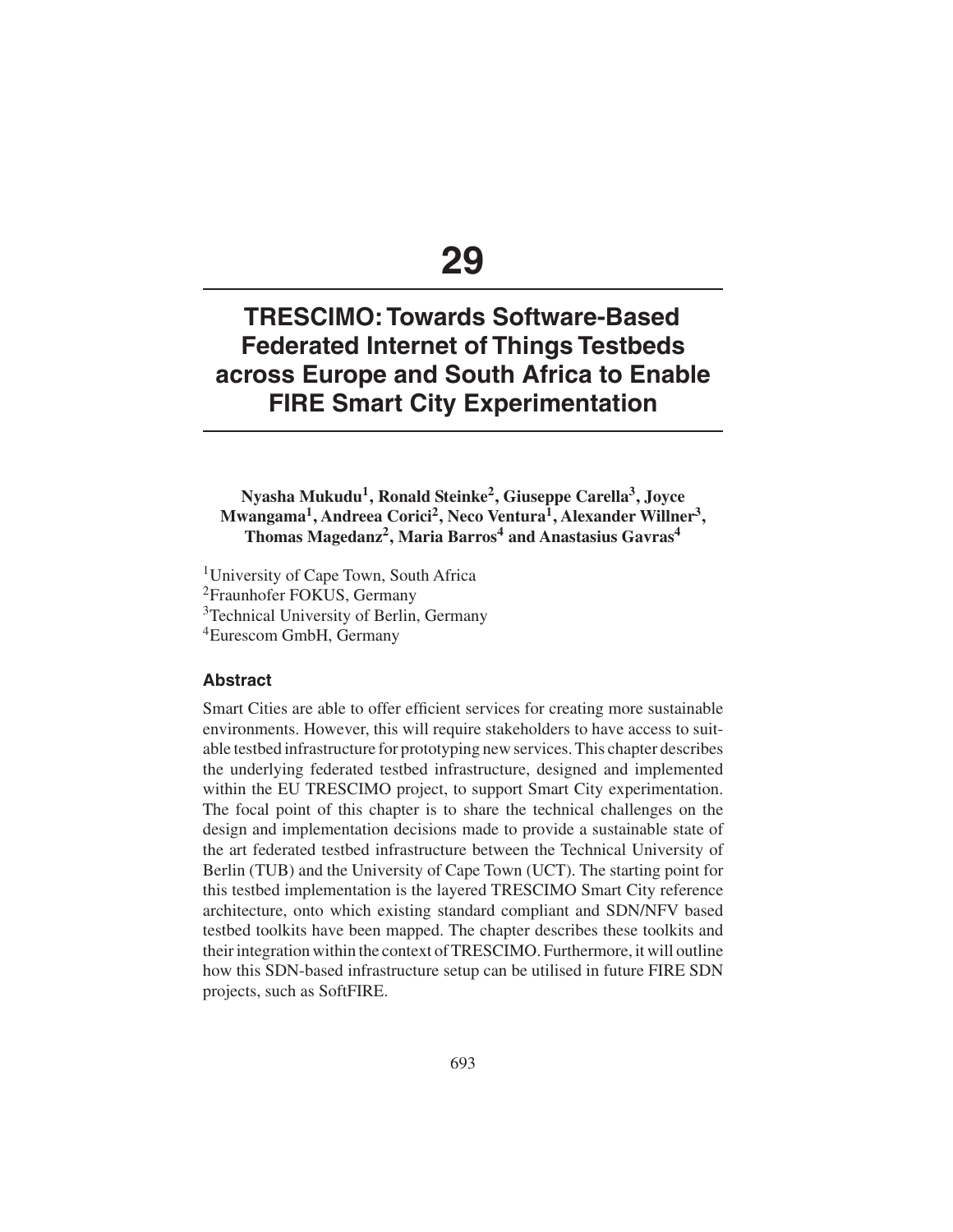**Keywords:** Experimentation, Internet of Things, Network Function Virtualisation, Smart City, Software Defined Networks.

# **29.1 Introduction**

Many cities around the world are presently confronted with the challenge of providing services that address economic, social and environmental requirements faced by residents. A drastic increase in urbanisation is expected to result in two-thirds of the world population residing in cities [5]. This will result in an unprecedented demand for services such as energy management, clean water, healthcare and transportation just to name a few. This has driven many cities to investigate the adoption of Smart Cities services that utilise Internet of Things (IoT) generated data to make informed decisions which result in enhanced city services. Smart Cities have the potential to intelligently manage available resources in order to create integrated, habitable and sustainable urban environments [1]. The realisation of the Smart City vision will require the integration of various domains within a common framework.

Machine-to-Machine (M2M) communication technology will enable various physical objects within cities to be connected. Smart City services should have the capability to analyse the data and provide instant real-time solutions for many challenges faced by cities. Additionally, many different technical and non-technical service requirements must be considered. Consequently, large-scale experimentation is required to provide the necessary critical mass of experimental data required by businesses and end-users to evaluate the readiness of M2M and other IoT technologies for market adoption.

In this chapter, we describe a prototyping environment implemented to address the need for testing facilities for Smart Cities. This testing environment, developed as part of the Testbeds for Reliable Smart City Machine-to-Machine Communications (TRESCIMO) project, includes participants from Europe and South Africa, and allows for the ability to test Smart City use cases from both a developed and developing world context. Many partners were involved in the testbed deployment and experimentation aspects of the project: Technical University of Berlin (TUB) in Germany; University of Cape Town (UCT) in South Africa; Fraunhofer FOKUS Institute (FOKUS) in Germany; Council for Scientific and Industrial Research (CSIR) in South Africa; and Fundaci i2CAT (i2CAT) in Spain.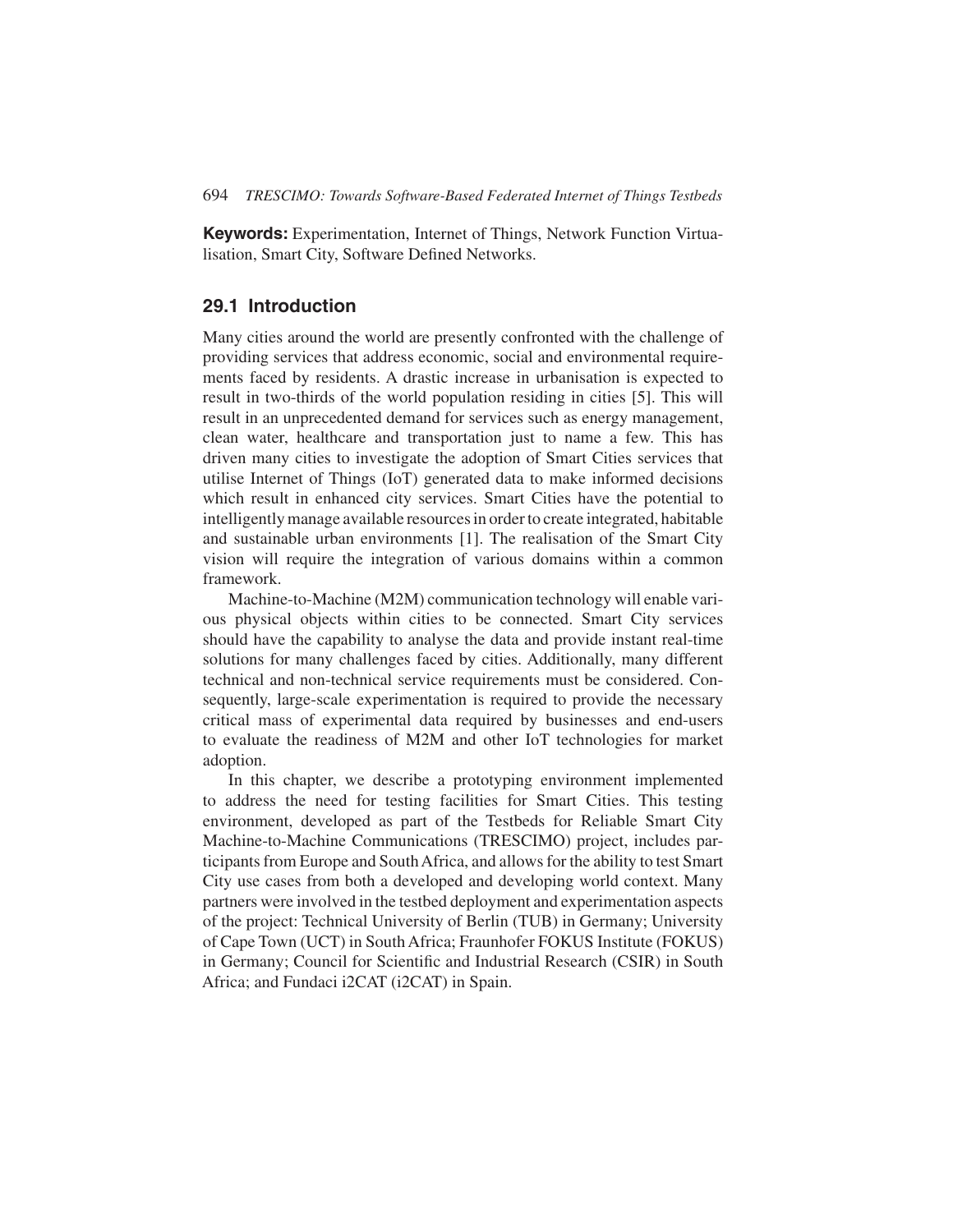# **29.2 Problem Statement**

The need for large-scale testbeds for Smart Cities has been recognised by industry and academia in order to develop a reference implementation model for Smart Cities [9]. However, creating an experimental facility capable of coping with the diverse nature of Smart City services and the number of connected devices remains a challenge. In addition, the expected growth in demand for services makes it imperative for testbeds to allow service providers to create strategies to cope with these increases.

In the TRESCIMO project, we created a federation of testbeds that allows for experimentation which makes use of enabling technologies, standardised platforms and applications for Smart Cities. These Smart Cities can have different needs and requirements thus allowing for flexible configurations depending on contexts and use cases. Experimental tools are incorporated as an effective option to study the behaviour of integrated software and hardware before implementing real deployments.

The TRESCIMO facility is based on a virtualised standardised M2M platform Open Machine Type Communications Platform (OpenMTC) and an open-source, Slice-based Federation Architecture (SFA)-compatible framework for managing and federating testbeds, Future Internet Teagle (FITeagle). The facility consists of three interconnected sites located in Berlin – Germany, Cape Town – South Africa and Pretoria – South Africa. Additionally, the ability to federate with other testbeds will allow the sharing of resources (i.e. sensors, actuators and data) among different services and users regardless of their location.

# **29.3 Background and State of the Art**

In order to evaluate new protocols and architectures that will enhance Smart City deployments, testbeds that incorporate a wide range of heterogeneous resources are needed. Additionally, considerations should be made on the variability of resources, the size of traffic or data generated, and the operational complexity they introduce. Although there are several existing wireless and wired testbeds that offer researchers the ability to perform Smart City related experimentation, many of these testbed do not cater from some important user specific requirements. Some of these requirements include ease of user management, experiment control and connectivity.

Different approaches have been developed to overcome these issues. The focus of the SmartSantander project was to create a European experimental test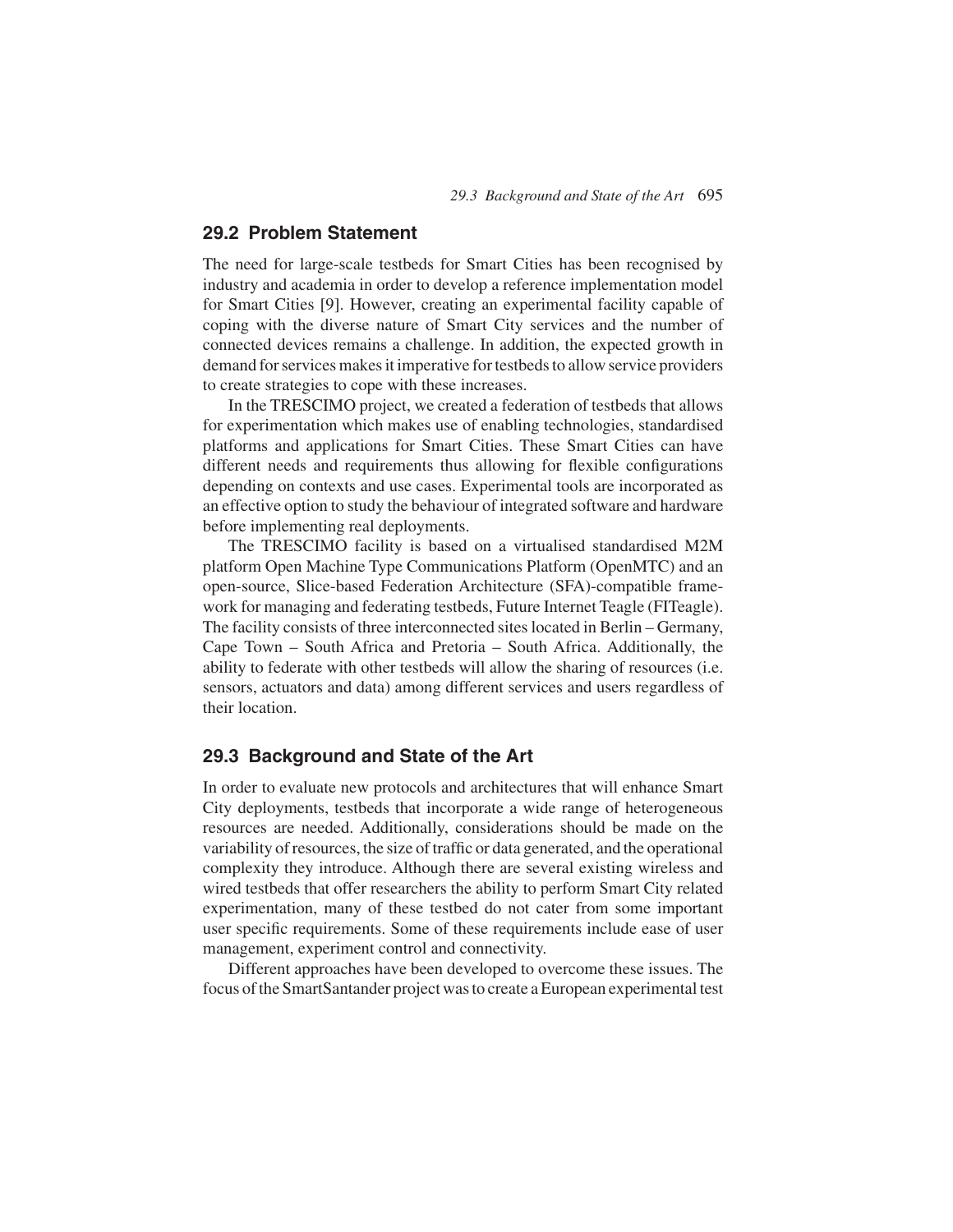facility for architectures, key enabling technologies, services and applications for smart cities [15]. The facility had to support both experimenters and real world end users using sensors deployed within the city of Santander in Spain. This was achieved using separate planes for IoT data and testbed management data. In addition, the suitability of IoT technology for supporting real world smart cities was demonstrated.

In the GEneralized architecture for dYnamic infrastructure SERvice (GEYSERS) project, cloud-based infrastructure is provided to experimenters as an on demand service [2]. This approach results in a more seamless and coordinated provisioning of virtual infrastructures composed of network and IT resources. Adopting a similar approach, TRESCIMO was able to cope with the diverse range of deployment scenarios found in smart cities. The Federated E-Infrastructure Dedicated to European Researchers Innovating in Computing Network Architectures (FEDERICA) project is used to create virtual versions of physical testbed resources [3].

# **29.4 Smart City Testbed Design**

The TRESCIMO research facility was designed to allow for experimentation making use of enabling technologies, standardised platforms and applications for Smart Cities with different configurations. This section provides details on key requirements for Smart City experimentation facilities identified using use cases from various Smart City application domains. Based on these requirements, the architecture of the federated TRESCIMO testbed was developed.

#### **29.4.1 Design Considerations**

Key requirements for testbeds to adequately support IoT experimentation have been identified [9]. However, Smart City services impose additional requirements on testbeds due to the diverse range of possible usage scenarios. As a result, use cases for Smart City experimentation were selected from the energy management, environmental monitoring, healthcare, safety and education domains. This wide range of use cases were analysed, and common experimentation requirements were identified.

In the TRESCIMO facility, a collection of services and infrastructures are used to create an environment capable of meeting the needs of Smart City experimenters. The following subsections highlights key requirements and considers how they are addressed within the TRESCIMO testbeds.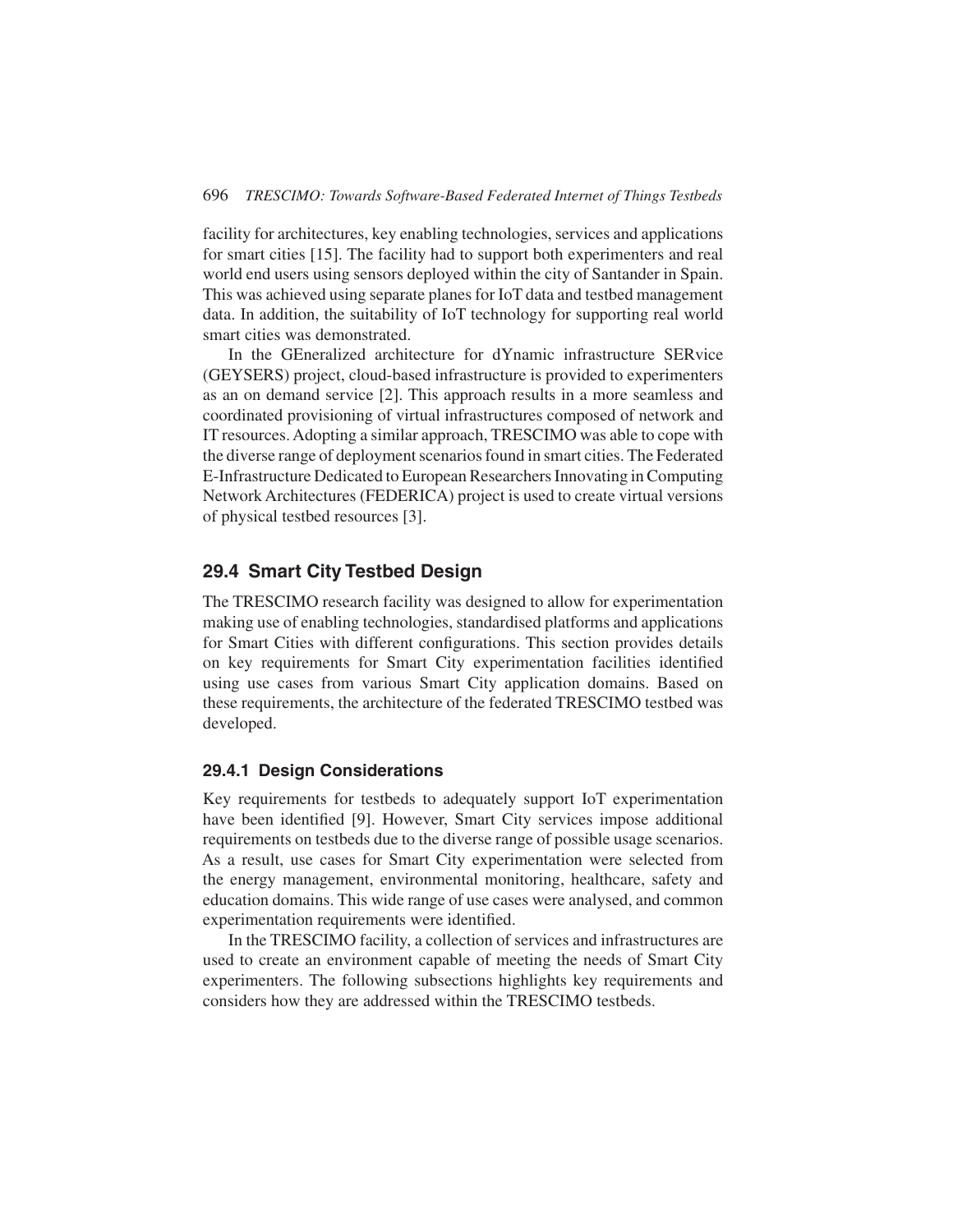# **29.4.1.1 Federation**

Federation with other testbeds is required to allow experimenters access to a greater pool of available resources [9]. Resources that can be shared include data produced by sensors, control of actuators and integrated M2M/IoT components deployed in the individual testbeds. The TRESCIMO facility combines the CSIR, TUB and UCT testbeds to provide Future Internet Research and Experimentation (FIRE) users with access to resources from the individual testbeds. Furthermore, this creates a facility capable of conducting experiments in both a developing African and a developed European context [4].

# **29.4.1.2 Heterogeneity**

Smart Cities consist of various domains (e.g. healthcare and energy), that utilise a wide range of applications, platforms and devices. Consequently, it is necessary to adopt integrated cloud-oriented architectures of networks, services, interfaces and data analysis tools to meet the needs of future smart cites [11]. TRESCIMO uses a standardised M2M platform to provide support for a wide range of IoT devices and technologies. Furthermore, experimenters are able to provision various virtual smart city infrastructures, to enable the deployment of various experimental scenarios.

# **29.4.1.3 Scale**

Smart City services will have to cope with a large amount of data from sources such as IoT nodes, other services and people. In order to facilitate large-scale experimentation, current IoT testbeds such as SmartSantander offers access to thousands of nodes [15]. The TRESCIMO facility uses a combination of physical and virtual IoT devices to allow experimenters access to a larger number of devices.

#### **29.4.1.4 Reliability**

The testbed facility is intended to allow users to run their experiments to completion without any unexpected interruptions. Consequently, it is necessary for testbed operators to utilise monitoring tools to ensure that the facility and its infrastructure are operational. In the case of TRESCIMO, experimenters are able to receive monitoring data for infrastructure used in a particular experiment.

# **29.4.1.5 Resource management**

In order to manage the connected resources in the testbed, it has to support resource discovery, resource reservation and resource provisioning. In the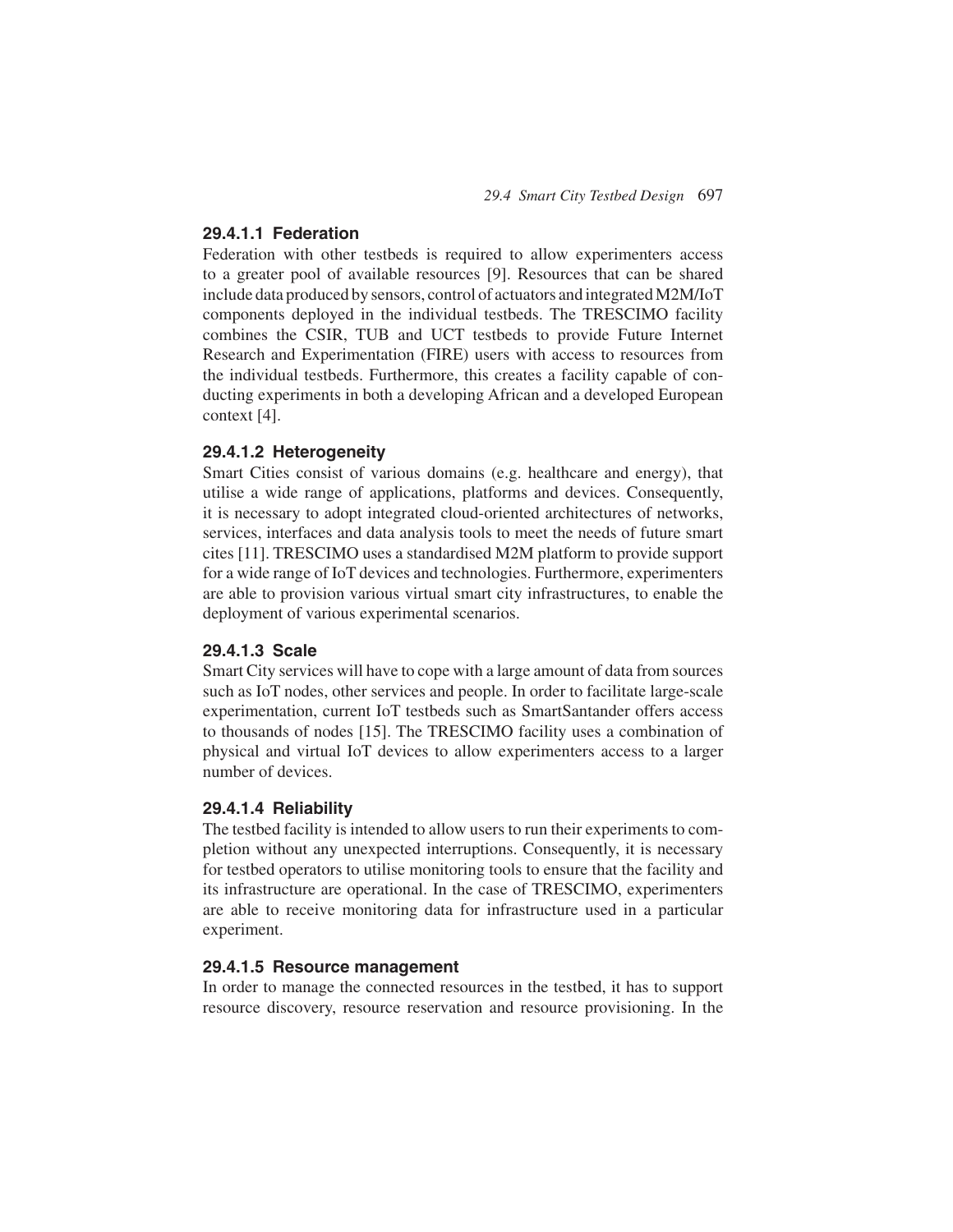FIRE context this functionality is provided to FIRE experimenters via a standards-based federation interface.

#### **29.4.1.6 Flexibility**

The testbed is designed to be extendible to meet future requirements or additional use cases. This allows for the realisation of a wide range of users, use cases and complex infrastructures. In the TRESCIMO facility, a modular approach was adopted to ease the process of adding new platforms and devices. This high level of flexibility will allow for experimenters to develop new services and devices.

#### **29.4.2 Architecture Overview**

The TRESCIMO architecture was designed to provide IoT testbed Smart City use cases. Additionally, the architecture can be partly or fully mapped to trials that verify the functionality in real world scenarios. In order to provide flexibility and accelerated setup for the different use cases and experiments, an Software-Defined Networking (SDN)/Network Functions Virtualisation (NFV) approach was selected. This enabled the capability to provide testbed components as virtualised resources that could be instantiated on-demand as required. In addition to virtualised resources, physical real-world resources and devices were also provided and integrated for dynamic and flexible utilisation.

Figure 29.1 illustrates the overview architecture. The left side of the diagram highlights the general reference architecture while the right side shows the extracted elements from the general architecture concentrating on the elements implemented or deployed at the various geographical locations. In the lower layer of the diagram, the different devices used for the different use cases are shown. These include the Smart Energy trial devices developed by Eskom and CSIR, the environmental monitoring devices deployed by i2CAT. Devices were connected to the rest of the architecture by using simple area networks such as LAN or WLAN, and when this was not possible they were connected via a Delay Tolerant Network (DTN).

Common to all locations is the use of an M2M middleware layer. The middleware exposes gateways that allow for interconnection of devices to the backend of the middleware. The M2M middleware, OpenMTC, developed by FOKUS was adopted. Optionally, the Smart City Platform (SCP) developed by CSIR, could be deployed to provide an enriched depiction or analysis of the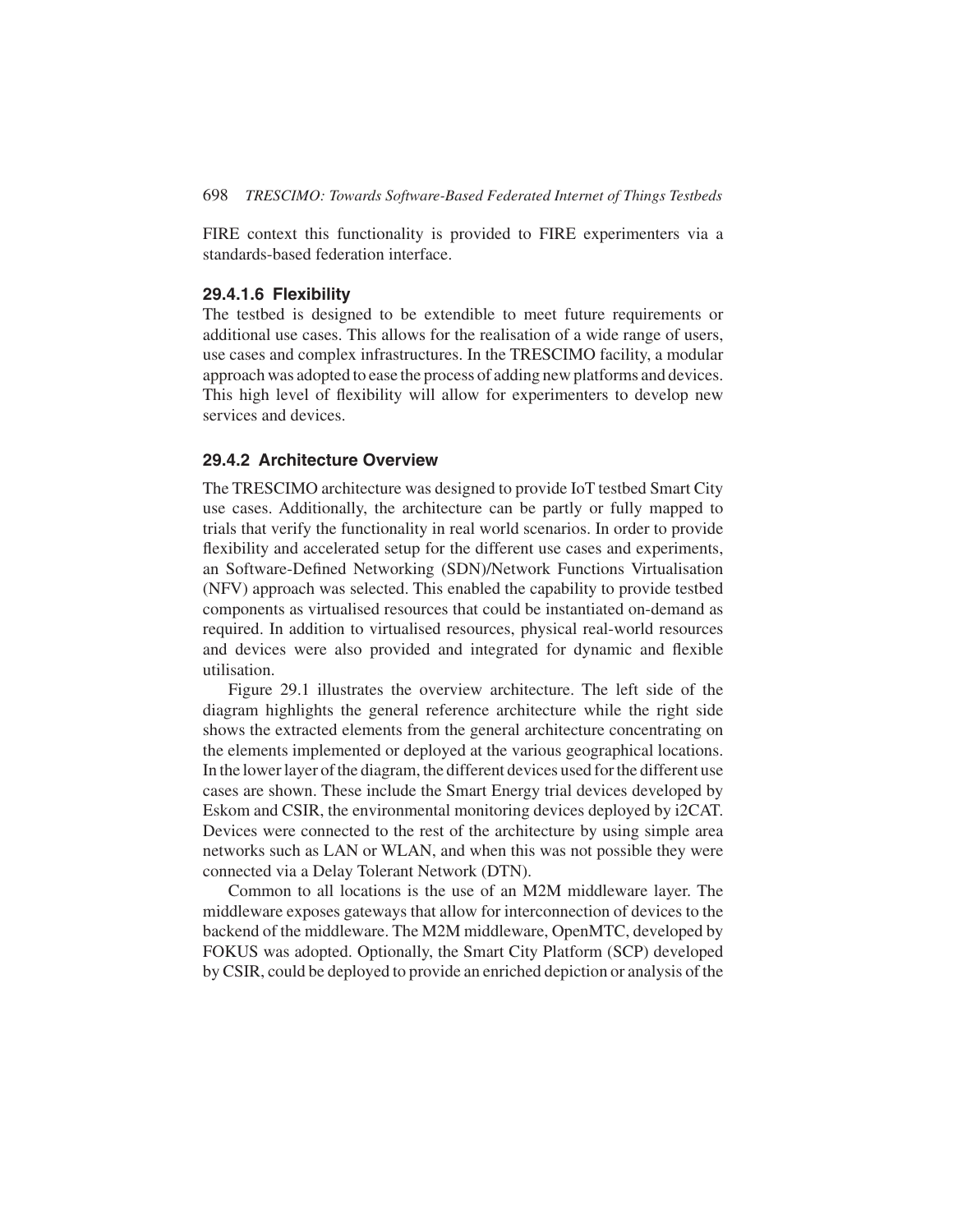#### *29.4 Smart City Testbed Design* 699



**Figure 29.1** Reference architecture of TRESCIMO.

aggregated data exposed by the M2M middleware platform. This SCP provides interfaces for the applications that were used and tested in the experiments and trials. The complete stack of the architecture was federated and managed by FITeagle from TUB, which also provides the standardised SFA interface for experimenters.

The final deployment in Figure 29.2 shows the federation with all involved sites connected via the Internet. The TUB testbed (on the left) implements all the components of the TRESCIMO architecture stack. The TUB testbed is able to integrate physical IoT devices and can also emulate virtual devices. The UCT testbed (on the right) implements all the components except for the SCP. This testbed also integrates physical devices. The CSIR Proof-of-Concept testbed (in the middle) implements a small subset of the architecture in order to demonstrate the use case of the energy management trial within the TRESCIMO stack. In this trial, due to regulations and restrictions, only the SCP and the Active Devices could be deployed. All three testbeds are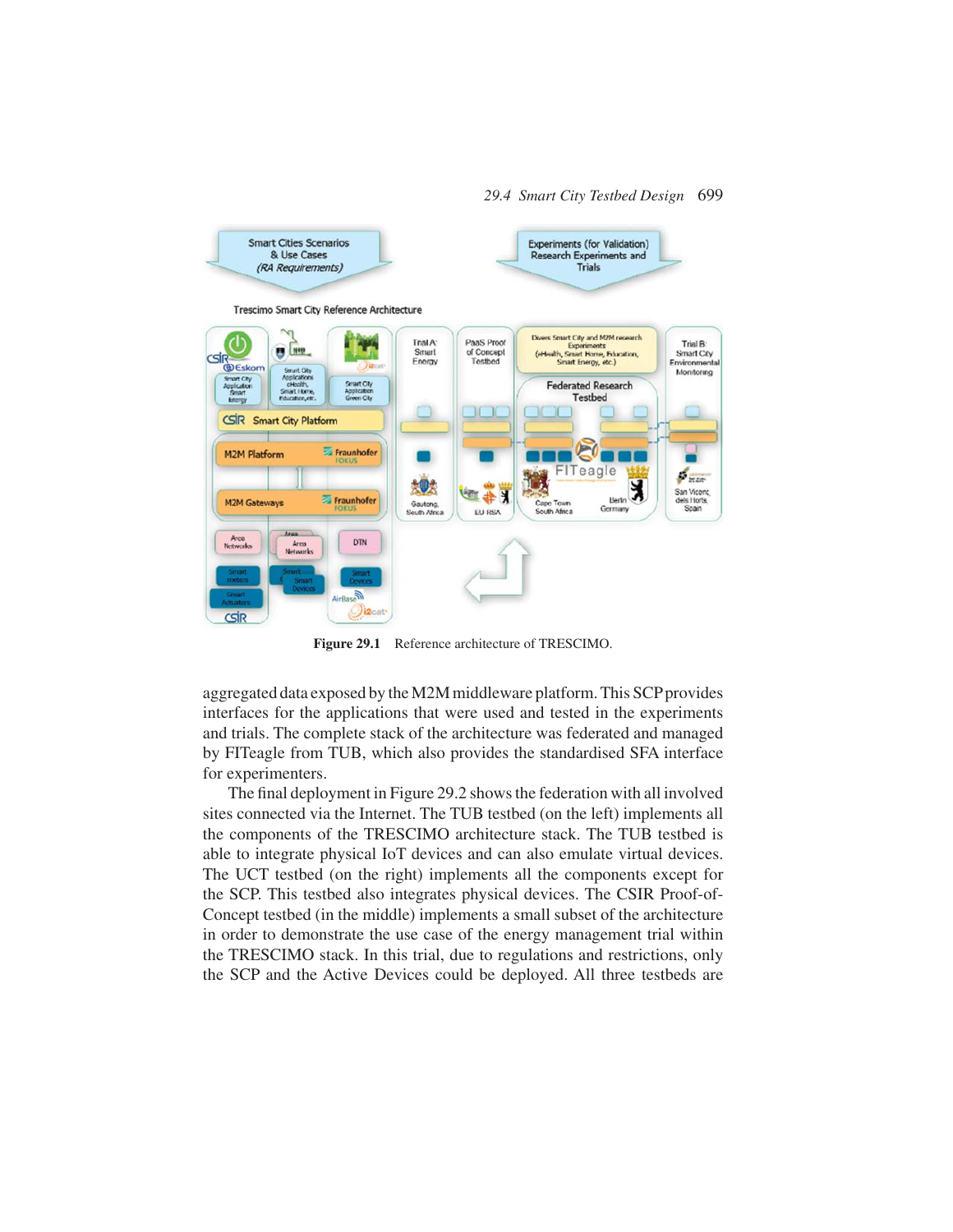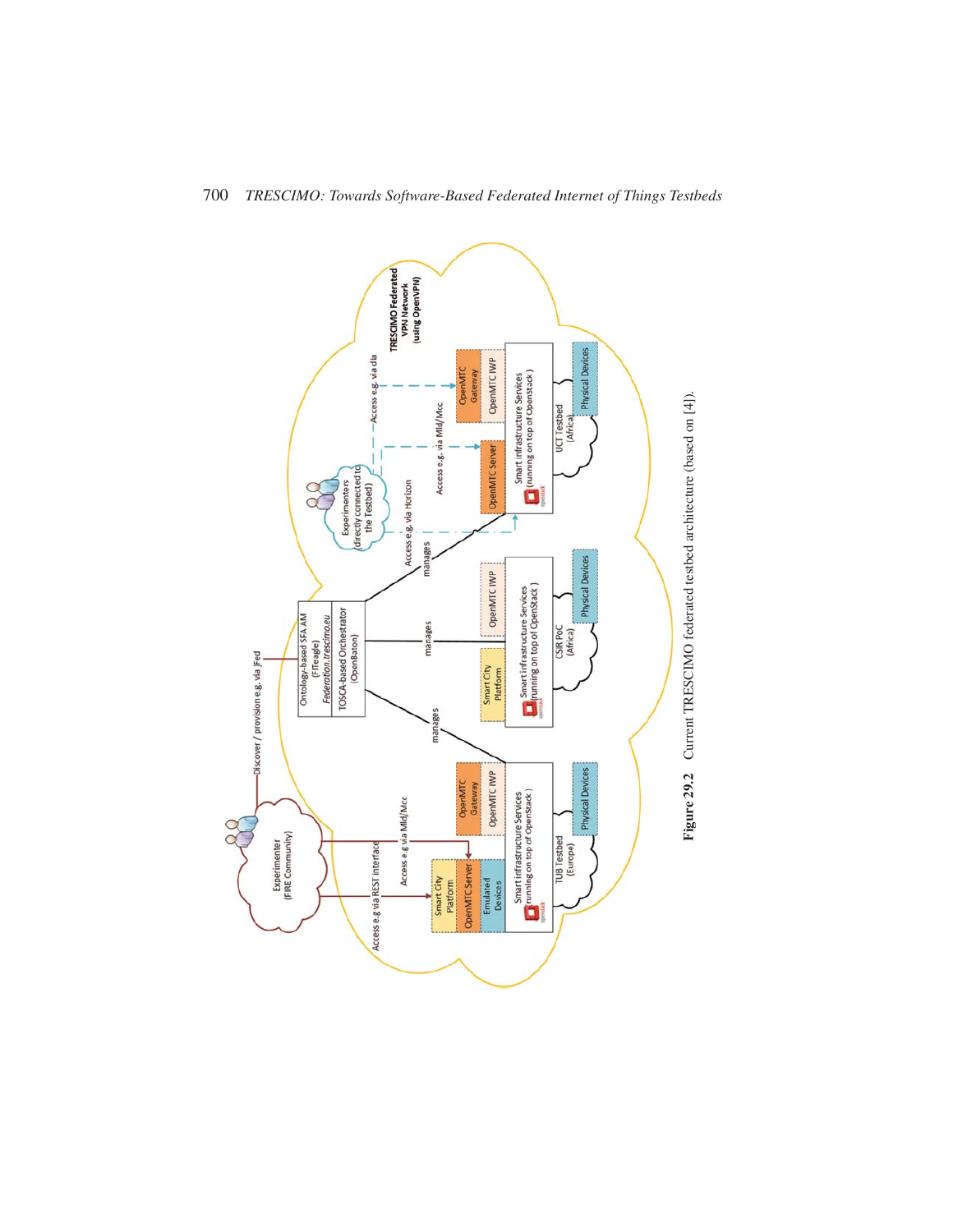based on an OpenStack setup in order to deploy the needed parts of the architecture. These OpenStack instances are managed by FITeagle with the help of OpenBaton. FITeagle provides the interface to the experimenter in order to setup the experiments. It returns the established endpoints to the instances that are created so that the experimenter is able to connect to the created testbed resource.

# **29.5 Technical Work/Implementation**

Several software tools were utilised to realise the designed reference architecture. To enable access to external experimenters, FITeagle was used as it provides a standardised SFA interface. FITeagle and OpenStack were further interworked with OpenBaton which allowed for enhanced orchestration features of the testbed resources. OpenBaton provides a Topology and Orchestration Specification for Cloud Applications (TOSCA) interface to FITeagle. For the transportation of M2M data a combination of the toolkits OpenMTC and Open5GMTC were used.

### **29.5.1 Cloud Management – OpenStack**

Smart city infrastructure is hosted and managed using OpenStack based cloud servers<sup>1</sup>. An OpenStack server is deployed at each of the individual testbed sites in the TRESCIMO federation as shown in Figure 29.3. Each site hosts a selection of the TRESCIMO Smart City stack and is controlled by a shared NFV Orchestrator (OpenSDNCore). The OpenSDNCore communicates with the OpenStack controllers at each site in order to launch the required components of the TRESCIMO smart city stack.

Each of the individual testbed sites utilises a unique addressing scheme for locally available resources. To meet the requirements of smart city experimenters, it was necessary to enable experimenters to remotely provision and access components in the TRESCIMO smart city infrastructure. To support the provisioning process, the individual OpenStack controllers are interconnected to the OpenSDNCore orchestrator. Public IP addresses are assigned to the relevant endpoints of the provisioned infrastructure. Furthermore, private IP addresses are used to allow sensors to communicate with provisioned M2M gateways and servers. In addition, communication among provisioned virtual machines was achieved using a common IP range (trescimo-net).

<sup>1</sup> https://www.openstack.org/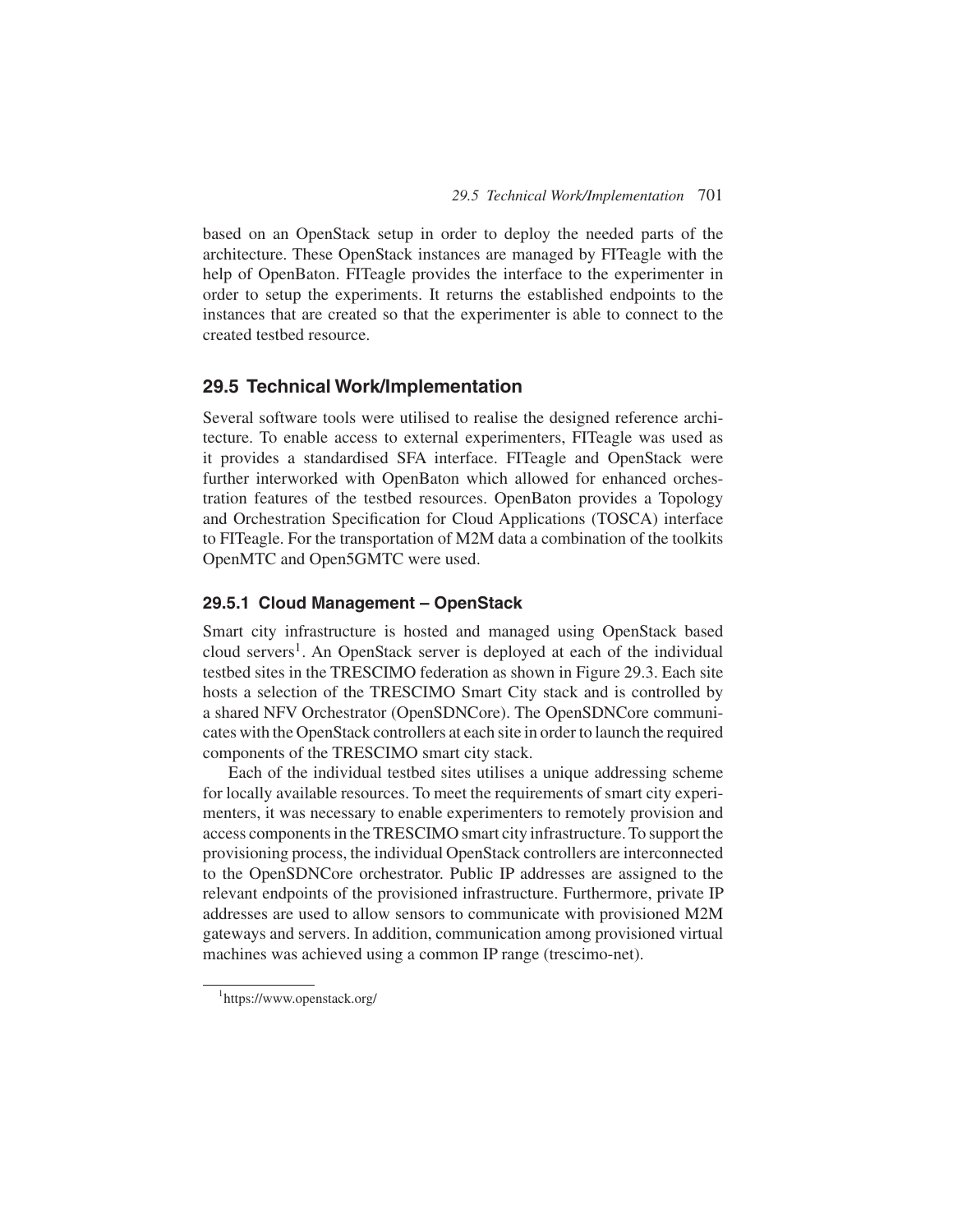

**Figure 29.3** Testbed interconnections.

# **29.5.2 Experimentation Management – FITeagle**

TRESCIMO uses FITeagle [16], the first implementation of a semanticbased Slice-based Federation Architecture (SFA) Aggregate Manager (AM), to dynamically provision Software Defined Infrastructures (SDI) for the Smart City context. These SDIs are made available to the Global Environment for Network Innovations (GENI) [14] and FIRE community. For the TRESCIMO testbeds, the FITeagle framework offers interfaces to the FIRE community and handles all aspects of the experiment life cycle including Authentication (AuthN) and Authorization (AuthZ). This is based on X.509 certificates signed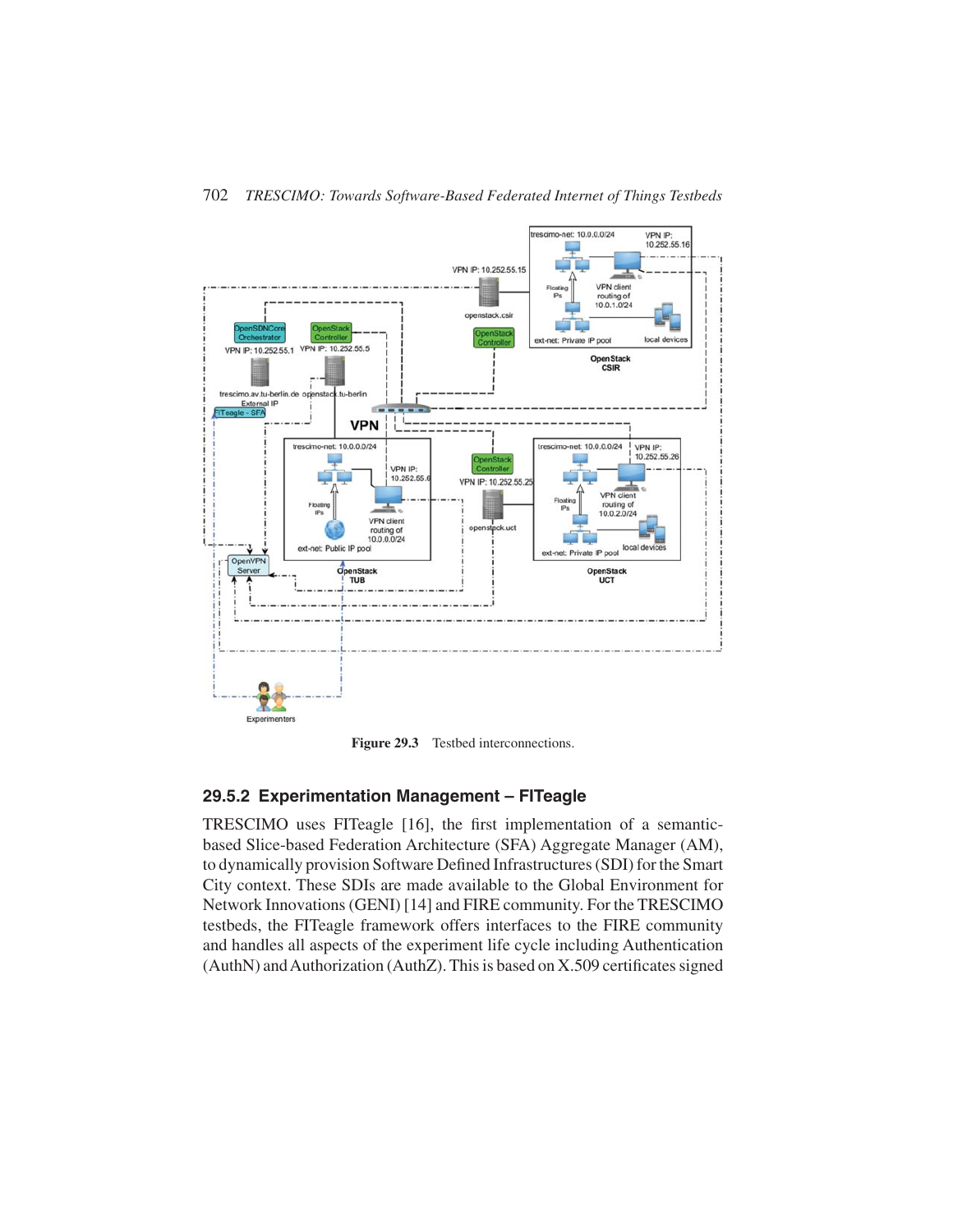by trusted Certificate Authorities (CAs), such as from Federation for  $FIRE^2$ or PlanetLab Europe  $(PLE)^3$ .

While physical devices are managed by dedicated resource adapters deployed within FITeagle, requests for virtualised services are forwarded to the OpenSDNCore Orchestrator framework via its TOSCA interface. Depending on the selected location, the relevant OpenStack sites are then contacted to instantiate the requested services. The underlying workflow with references to the related SFA AM method calls is depicted in Figure 29.4.

Due to the fact that the TRESCIMO facility uses the OpenSDNCore Orchestrator to provisionVirtualised Network Function (VNF)s internally, compatibility with the offered TOSCA [13] interface was improved. For this, the Open-Multinet  $(OMN)^4$  ontology and translator, developed within the World Wide Web Consortium (W3C) Federated Infrastructures Community Group<sup>5</sup>, were extended to provide the required properties and mappings to GENI v3 Resource Specifications (RSpecs) [12].

Figure 29.5 highlights the resource adapters implemented to enable FITeagle to interact with virtual and physical infrastructure for realising the required API functionality. These resource adapters are:

- **TOSCA Resource Adapter (TOSCA RA)** is responsible for communicating with the OpenSDNCore for orchestration of virtual infrastructure. OpenBaton receives a Resource Description File (RDF)-style topology file and converts it into a TOSCA-compatible topology for use by the OpenStack controller. This will result in the provisioning of the required Smart City infrastructure and feedback on the created endpoints will be provided to the experimenter in the form of an RDF response.
- **Interworking Proxy Resource Adapter (IWP RA)** handles interaction with the interworking proxy and the devices it manages. This resource adapter provides experimenters with details on the connected devices and options for setting the URIs of the M2M endpoints used in a particular experiment. As a result, experimenters can instruct the interworking proxy to create resources inside the desired M2M endpoints. Connected devices can be addressed by using the resource URIs or can be found via discovery on a specified M2M gateway. Devices can be connected to the federated testbed using a wired connection or a wireless area network as shown in Figure 29.5.

<sup>2</sup> www.fed4fire.eu

<sup>3</sup> https://www.planet-lab.eu

<sup>4</sup> http://open-multinet.info

<sup>5</sup> https://www.w3.org/community/omn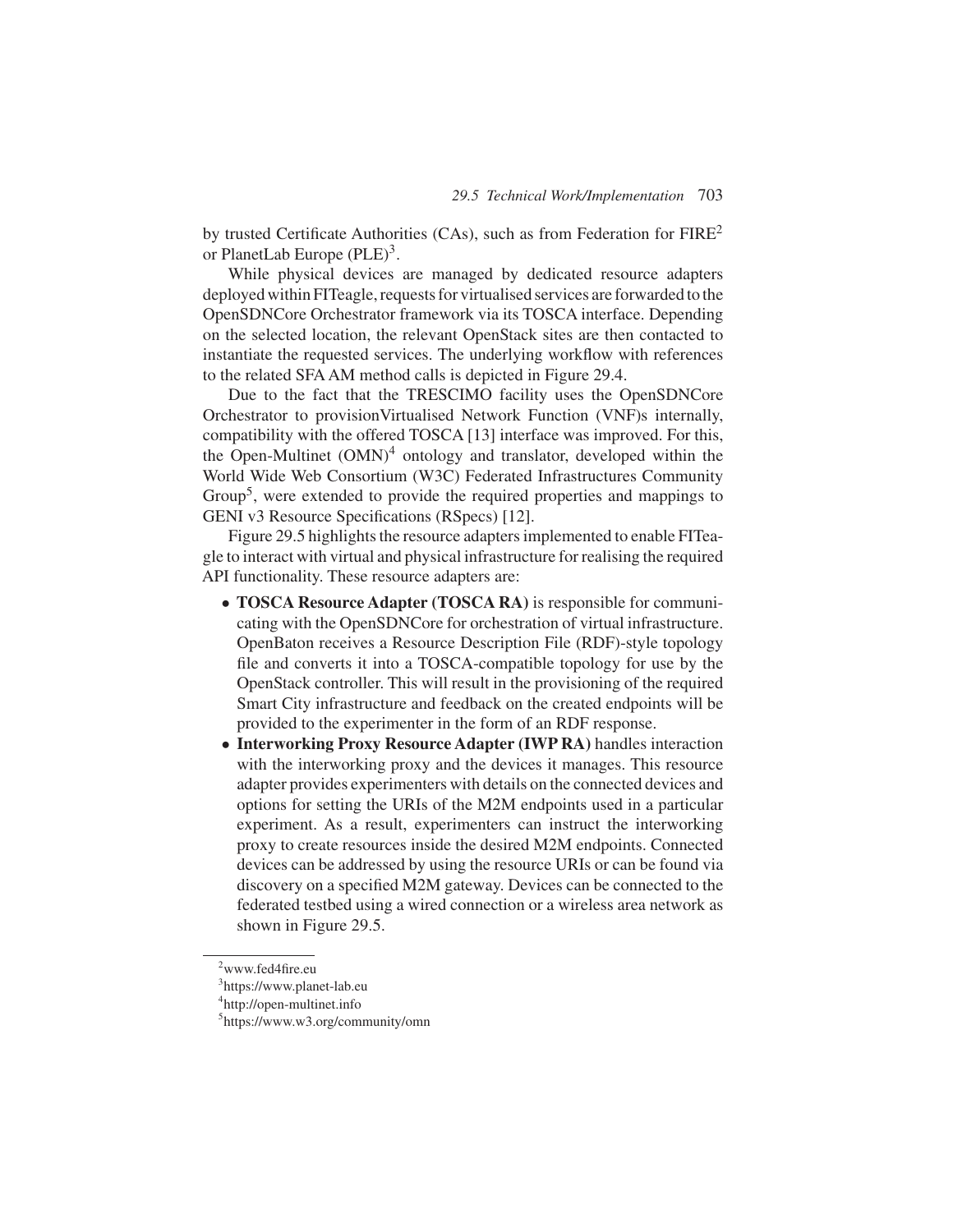

**Figure 29.4** Message flow between FITeagle, OpenSDNCore and devices.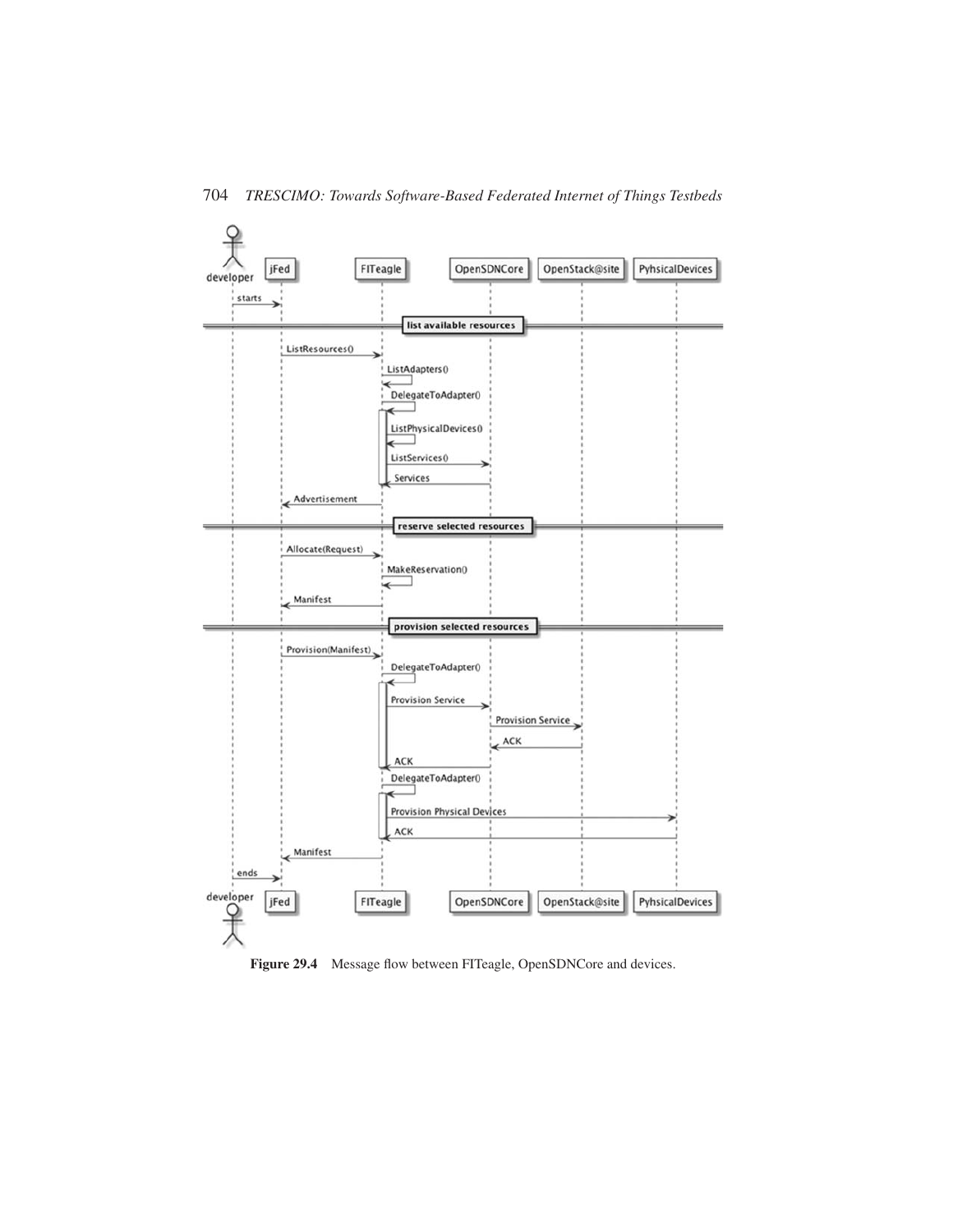

Figure 29.5 FITeagle resource adapters.

• **Secure Shell Resource Adapter (SSH RA)** focuses on creating specific user profiles for physical hosts connected to the federated testbed. It allows experimenters secure access to specific hardware resources using a SSH server and provided SSH keys.

# **29.5.3 NFV Management and Orchestration (MANO) – OpenBaton**

With the increasing acceptance of NFV and SDN technologies, Telco Operators are modifying their traditional network infrastructures in order to provide more flexibility enabling new business opportunities. One major change introduced by those technologies is the capability of deploying on demand different network topologies on top of the same physical infrastructure.

The aim of the European Telecommunications Standards Institute (ETSI) NFV Industry Specification Group (ISG) was to provide a set of guidelines that can be used by different software-based network functions providers for providing their solutions as a service. In particular, the ETSI NFV Management and Orchestration (MANO) domain defines an architecture for managing those VNFs on top of a common NFV Infrastructure. In TRESCIMO, the NFV MANO capabilities have been required specifically for the management of the M2M VNFs on top of the federated testbed. OpenSDNCore, a Fraunhofer FOKUS toolkit, has been selected as NFV Orchestrator for the TRESCIMO testbed. Fraunhofer FOKUS decided to open source its MANO platform (part of the OpenSDNCore project) under the name of OpenBaton. Figure 29.6 shows the OpenBaton architecture.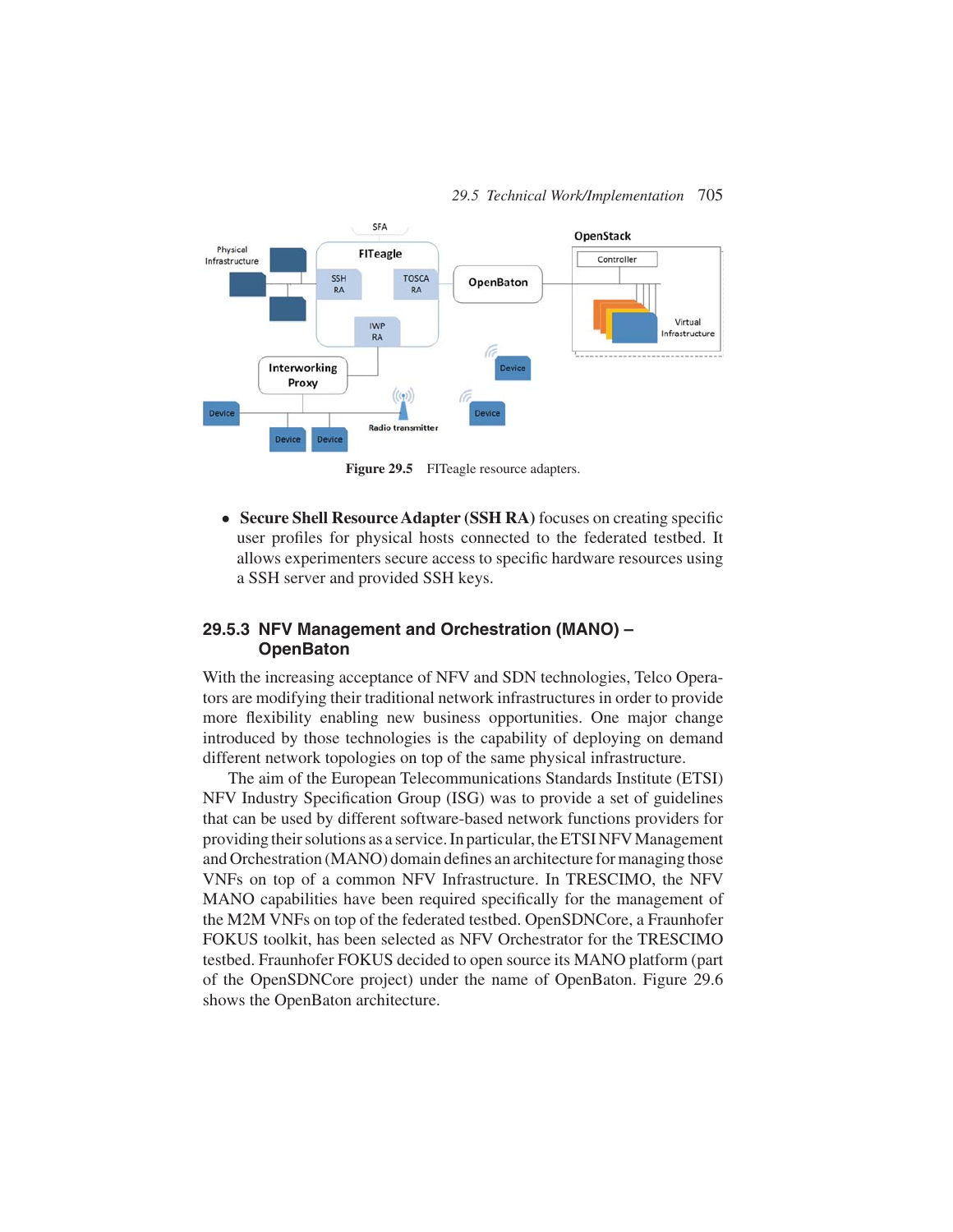

706 *TRESCIMO: Towards Software-Based Federated Internet of Things Testbeds*



OpenBaton is based on a very modular and extensible architecture. Internally each functional entity is implemented as an independent component, and the communication is based on micro-services principles using a messaging system. The Advanced Message Queuing Protocol (AMQP) is used as messaging protocol between the different components. The main entry point is represented by the Network Function Virtualisation Orchestrator (NFVO) providing a OASIS TOSCANorthboundAPI which can be consumed by FITeagle for requesting the instantiation of Network Services (NSs) as composition of different M2M VNFs. The NFVO interacts with the Generic Virtual Network Function Manager (VNFM) for managing the lifecycle of those VNFs. The instantiation of the virtual compute and network resources is done via the Virtualised Infrastructure Manager (VIM) Driver. Considering that OpenStack represents the standard de-facto implementation of the VIM, for TRESCIMO has been employed and integrated the OpenStack Plugin<sup>6</sup>. OpenBaton provides the capability of interacting with a multi-site NFV Infrastructure. Basically, each testbed has been registered as an independent Point of Presence (PoP) using the OpenBaton dashboard. Each different VNF can be configured in order to be deployed on a specific PoP accordingly.

<sup>6</sup> https://github.com/openbaton/openstack-plugin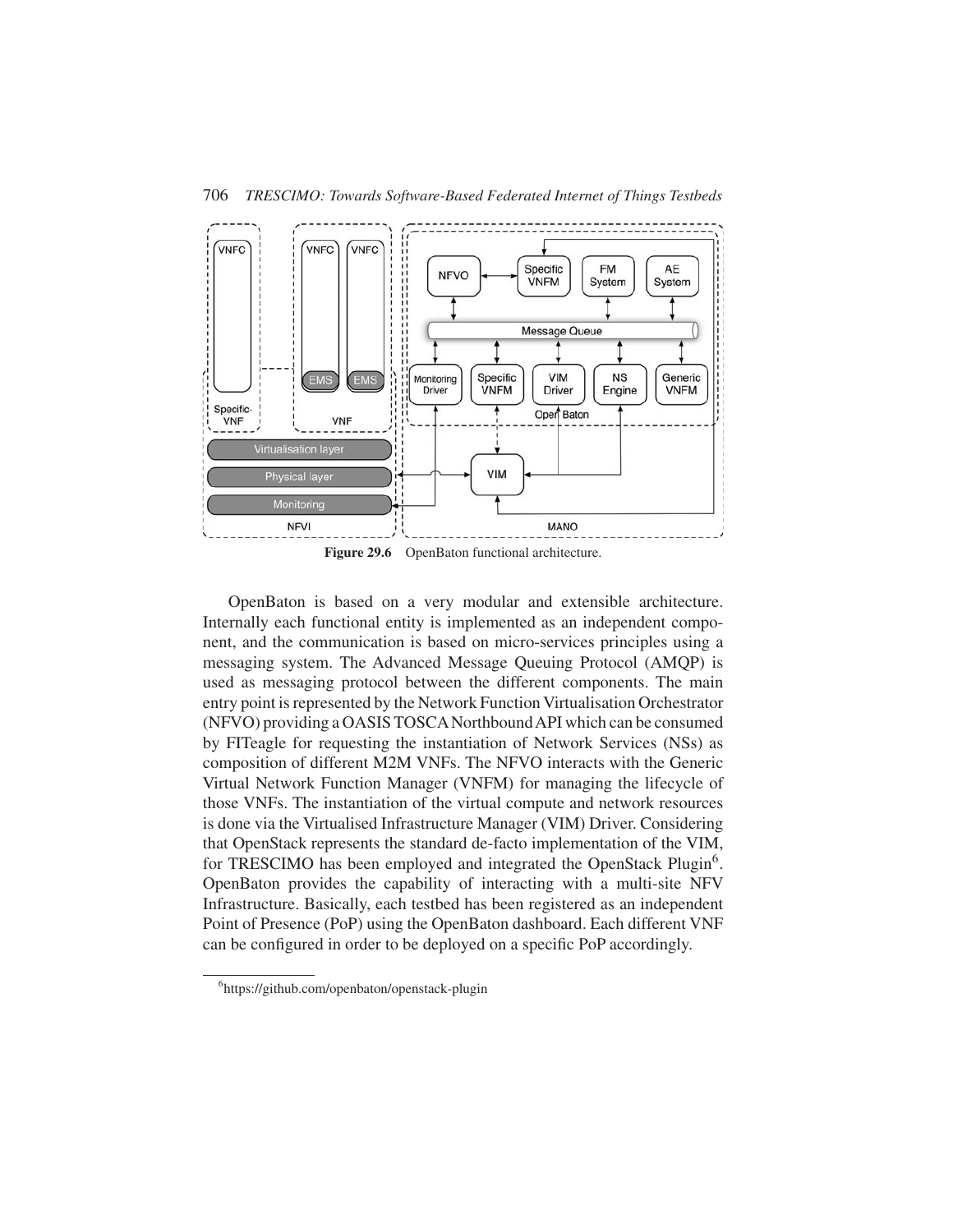#### **29.5.4 M2M Platform – OpenMTC/Open5GMTC**

The M2M platform was used to transport the data from the devices to the SCP or to the applications directly. In fact two toolkits were used. OpenMTC, a reference implementation of the ETSI M2M and the OneM2M standard, was used to transport the data. Open5GMTC, which utilises the OMA Lightweight M2M Standard and CoAP as the transportation protocol, was used to configure the gateway and the applications so that they can register with the correct endpoint and deliver the data to the specified destination.

The OpenMTC framework is separated in a gateway and a backend component. The gateways are registered with the backend and the applications are registered with either the gateway or the backend. The devices can act like an application or a so called Interworking Proxy (IWP) that mediates between the specific devices and the framework. In doing so, the devices working as actuators or sensors will receive a digital representation in the system. The IWP is then an application from the perspective of the gateway or the backend. The applications can access historic data and also subscribe to receive new incoming data. By using access rights, other applications within different operating domains or use cases can be granted permission to view the same data if required.

The Open5GMTC, which is an enhancement of the OpenMTC, is also divided into a server instance and corresponding clients. In the TRESCIMO project the device management (DM) capabilities were used in order to configure some components of the architecture. From Figure 29.7 one can see the used example in the Proof of Concept implementation. Here the M2M DM Server which is a component of Open5GMTC was deployed statically, as well the Active Gate IWP and the DTN Gateway with their connected devices. The emulated devices, the M2M Platform and the SCP were deployed dynamically and configured to establish connections between them. The M2M Platform was connected with the M2M DM Server so that the latter can configure the static instances of the Active Gate IWP and the DTN Gateway to connect to the M2M Platform when it is available.

# **29.6 Results and/or Achievements**

In TRESCIMO the following objectives were achieved: the architecture to fulfil the use cases was defined and successfully setup; and the toolkits were integrated and the various TRESCIMO stack components were deployed within the testbeds and the trials. It was shown that with the incorporation of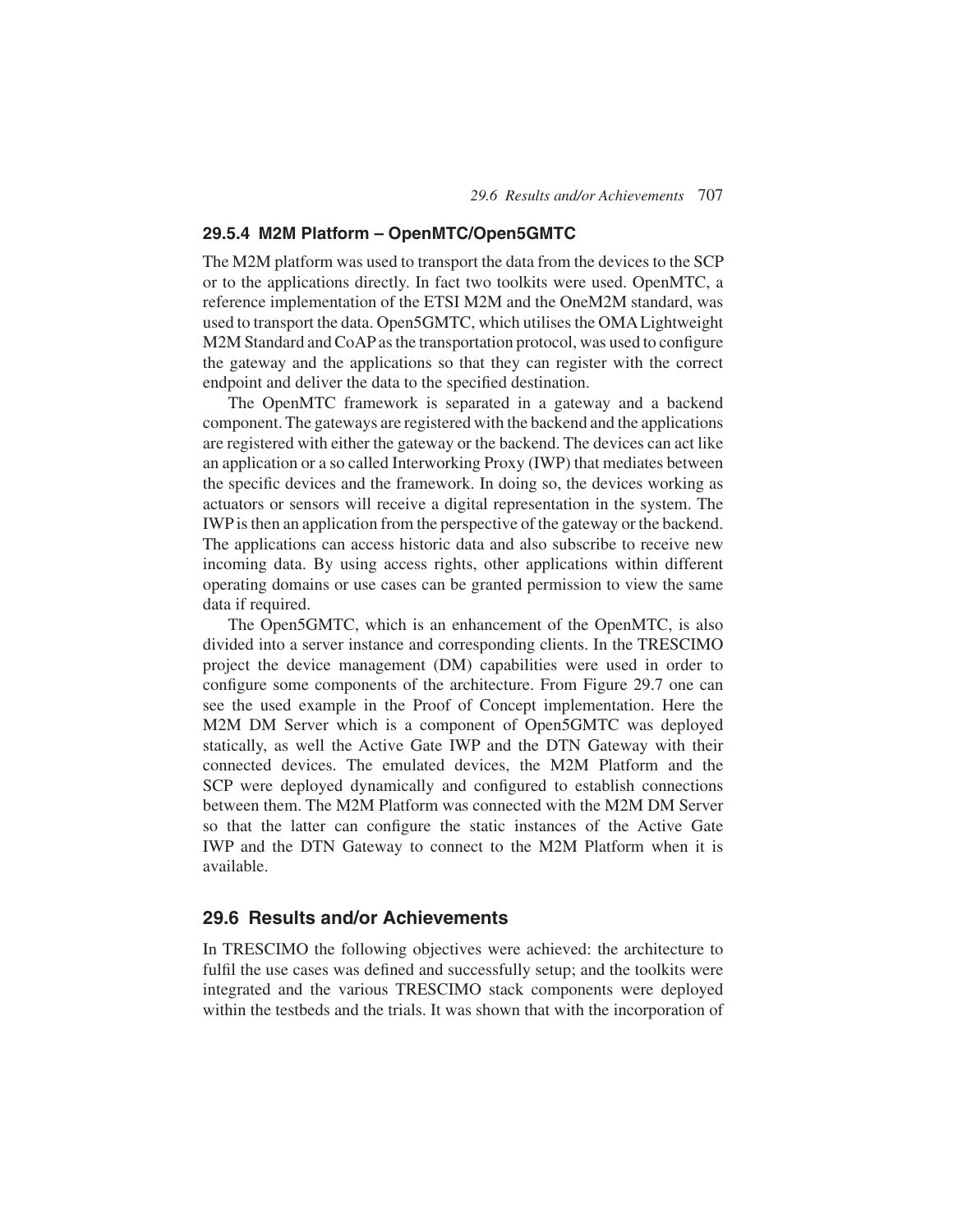

# 708 *TRESCIMO: Towards Software-Based Federated Internet of Things Testbeds*

**Figure 29.7** Architecture used in the PoC to illustrate the cooperation of the M2M frameworks.

SDN and NFV, the TRESCIMO testbeds were able to provide the necessary environment for IoT experimentation to be carried out.

#### **29.6.1 Integration of the Toolkits**

The integration of the various toolkits was an important part of the project as it allowed for the validation of the designed architectural framework. In the second prototype version of the TRESCIMO stack, illustrated in Figure 29.8, one can see all of the integrated components and their interconnection. The M2M Platform is connected on the Southbound interface to various devices either via different Interworking Proxies (IWP) or directly through M2M Gateways. The M2M Platform is linked to the Device Management (DM) Server. On the Northbound interface the M2M Platform interfaces with the SCP which supports heterogeneous applications. These applications can also be directly connected to the M2M Platform bypassing the SCP. On the right seats FITeagle which uses the orchestrator of the OpenSDNCore OpenBaton. The combination is used to deploy and orchestrate the components of the heterogeneous (emulated) devices, the M2M Gateway and Platform, the SCP and the heterogeneous applications.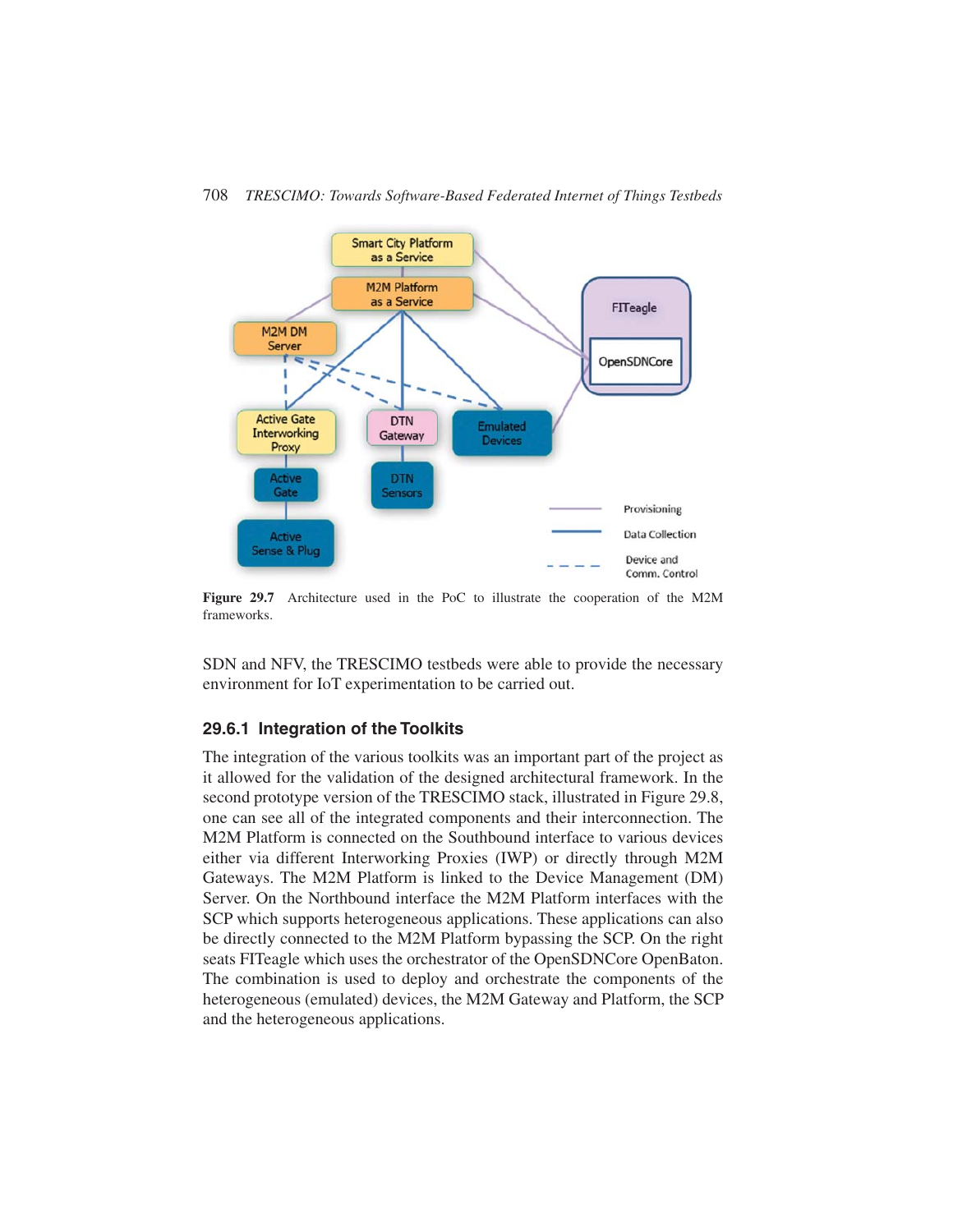

**Figure 29.8** Detailed prototype architecture version 2.

The TRESCIMO stack of the components were deployed inside an OpenStack cloud computing environment. Some of these components are statically deployed and thus always available. This was the case for FITeagle, OpenBaton and the M2M DM Server. The integration of the components can be divided into two types: IoT stack components integration and infrastructure or management components integration.

The central element of the IoT architecture was the M2M framework. In order to enable the different devices to connect and communicate with the framework IWPs were developed specific to each device. This allowed for the data generated by the devices to be accessible on the M2M platform by the relevant high-level applications. In order for these applications to access this data, the SCP enabled the discovery of new devices and functionality to subscribe to the data generated by the devices. Although the communication from the devices to the SCP was done by the M2M framework a data model was necessary to link the data to the real world.

The integration of the management part of the architecture was performed by linking the different management tools to each other. The FITeagle framework, which provided the SFA interface to the experimenter, was connected to the OpenBaton VNF orchestrator via a TOSCA-interface. To achieve this a TOSCA-adapter in FITeagle was added and TOSCA was added to the API of OpenBaton. Additionally some RSpecs were added or modified to be able to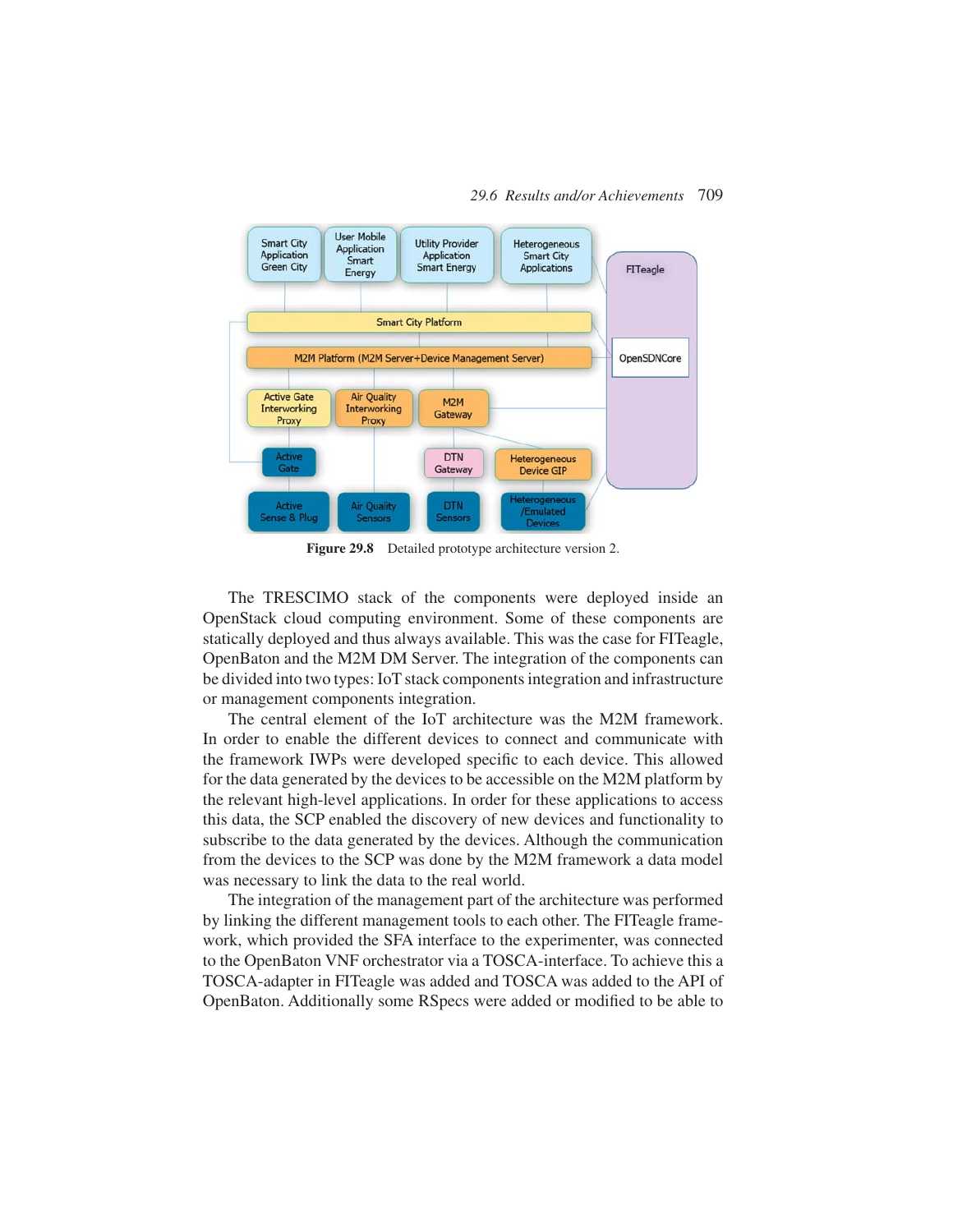define the to be deployed topology via the SFA interface. OpenBaton can start VMs inside of OpenStack. These VMs were started using modified images that have a web service installed to listen for the configuration parameters received by OpenBaton. Additionally, service startup and configuration scripts are placed inside the images. These scripts, using the received configuration parameters, allowed for the service to be installed on an instantiated VM at its launch time. To support the flexibility of the IoT architecture stack these scripts were created for all different components like the M2M Platform and the SCP.

With the complete integration of all the components and services, it is possible for an experimenter to deploy a setup of the TRESCIMO architecture stack with several devices configured and also spread over different locations. Due to the endpoints provided by FITeagle, the experimenter could connect to these endpoints and run the experiment.

# **29.6.2 Smart City Experimentation**

The main aim of the TRESCIMO facility is to allow for research activities in the areas of M2M, IoT and Smart Cities. This will require experimenters to be able to provisioning connected M2M nodes and services in order to meet the requirements of a particular experiment. A few of the smart city experimentation use cases, to validate the functionality of the testbed, are presented in the following sections. In addition, the key observations for each use case are discussed.

#### **29.6.2.1 Smart buildings**

Connected homes are equipped with various IoT devices and applications that are capable of communicating with remote users [8]. This enables services such as remote control of appliances to be deployed. In the case of TRESCIMO, the possibility of reusing existing smart home devices to provide new services for residents is investigated. This involved using low powered devices to monitor energy consumption and control model appliances. To cope with the limitations of these devices, an M2M application (Interworking Proxy) that abstracts the complexities of the devices and provides data to external applications via an OpenMTC gateway was created. This application was deployed in conjunction with OpenMTC gateways for a number of experimental scenarios. We observed that this approach enabled smart energy applications to utilise data from home automation application without having to know any of the procedures necessary to collect the data. However, these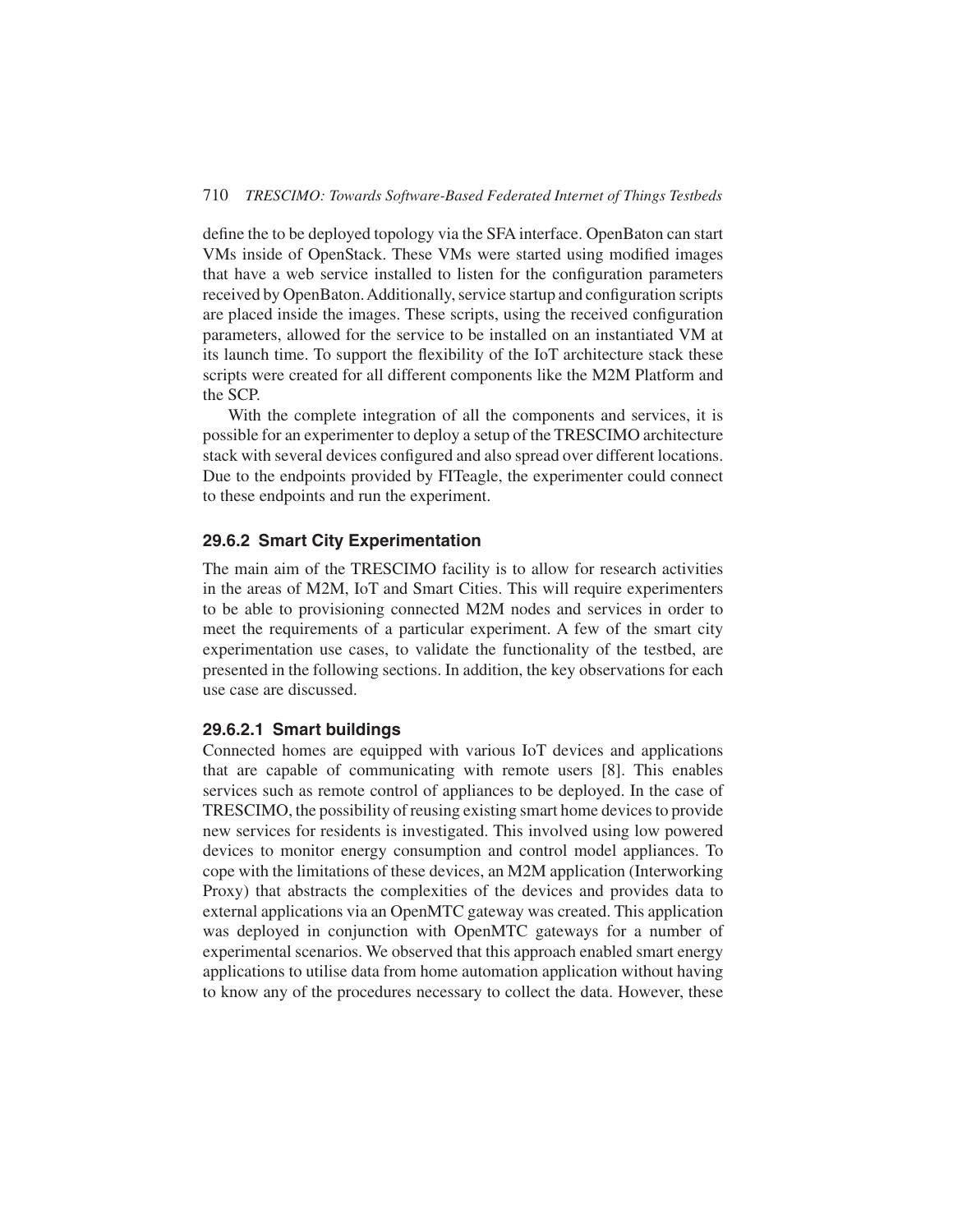smart energy applications still needed to have knowledge of the data structure used by the Interworking Proxy to store data. Extending the IWPs to utilise a semantic description generator may solve this problem [10].

#### **29.6.2.2 Energy management**

The adoption of smart metering technology will enable energy providers to use demand side management (DSM) techniques to monitor and manage energy consumption in homes. In particular, energy providers are interested in implementing demand response (DR) and making consumers more energy aware [6]. This will enable energy providers to send residents requests to reduce current energy consumption based on the state of then national power grid. This technique is used to ensure the stability of the electricity grid. To facilitate DR actions, it is necessary for energy providers and consumers to agree on the appliances available for control and incentives for the consumer [7]. For demand response applications, it is imperative that the energy provider be able to receive real time data on the energy consumption of individual appliances from IoT devices deployed in the home. This data will be used to generate DR requests for residents. We conducted DR experiments within the TRESCIMO facility in order to test the ability of the smart city infrastructure to support time sensitive applications. An energy manager application was created to generate DR messages based on the current state of electricity grid. These messages were delivered to consumers prompting them to reduce their current energy consumption. The developed energy applications were able to send messages and carry out required actions. An example of the messages sent is shown in Figure 29.9. In this example, the residents allows an energy application to switch off devices on their behalf. We discovered that it was possible to implement a privacy aware DR solution by storing consumer information about energy used by specific appliances on a residential M2M gateway.

#### **29.6.2.3 Education**

This experiment scenario focuses on enabling university lecturers to provide a laboratory for their classes, thus enabling students to experiment with state of the art technology. The teacher utilises the jFed experimenter client<sup>7</sup> developed in the scope of the Fed4Fire project<sup>8</sup>. This client utilises the SFA interface of the TRESCIMO testbed provided by FITeagle. After successfully

<sup>&</sup>lt;sup>7</sup>http://jfed.iminds.be/

<sup>8</sup> http://www.fed4fire.eu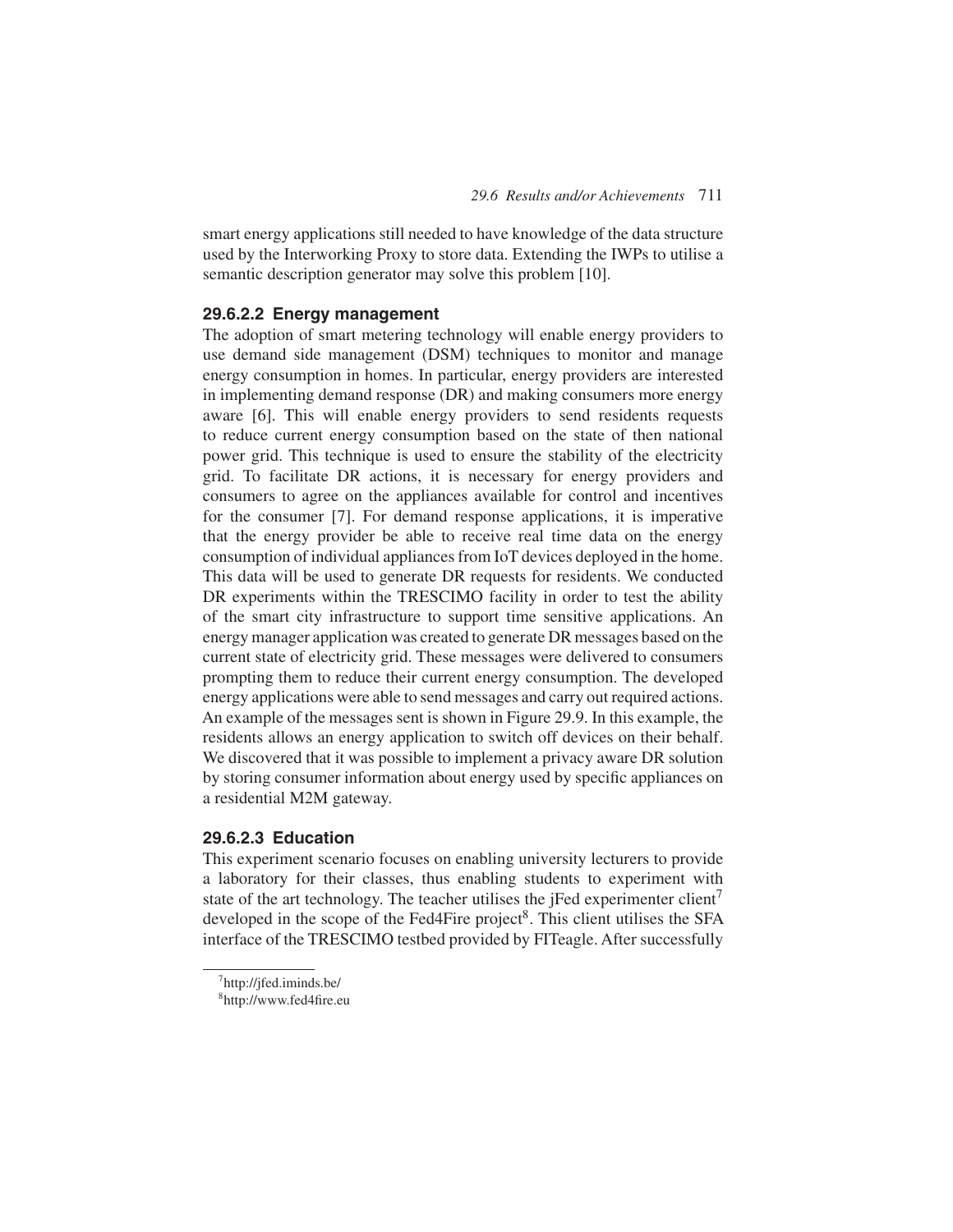#### 712 *TRESCIMO: Towards Software-Based Federated Internet of Things Testbeds*



**Figure 29.9** Example of DR related messages sent to a resident.

logging in with a valid X509 certificate the teacher is able to create an M2M topology using the graphical interface and by providing an RSpec detailing the required infrastructure. Figure 29.10 shows a sample topology created using the jFed client. After successfully creating the topology, the lecturer then provides the students details of the accessible resources and their endpoints. In TRESCIMO, it was possible for the lecturer to create topologies that use resources from multiple testbed sites. For the topology shown in Figure 29.10, energy measuring devices and an M2M gateway was deployed at UCT in South Africa, while the M2M server was deployed at TUB in Germany. Students were able to access both the gateway and server within an acceptable level of latency.

# **29.7 Discussions and Conclusions**

We have shown that an intercontinental Infrastructure-as-a-service IoT testbed may be setup consisting of multiple sites connected via VPN connection, capable of supporting several different experimental use cases. The testbeds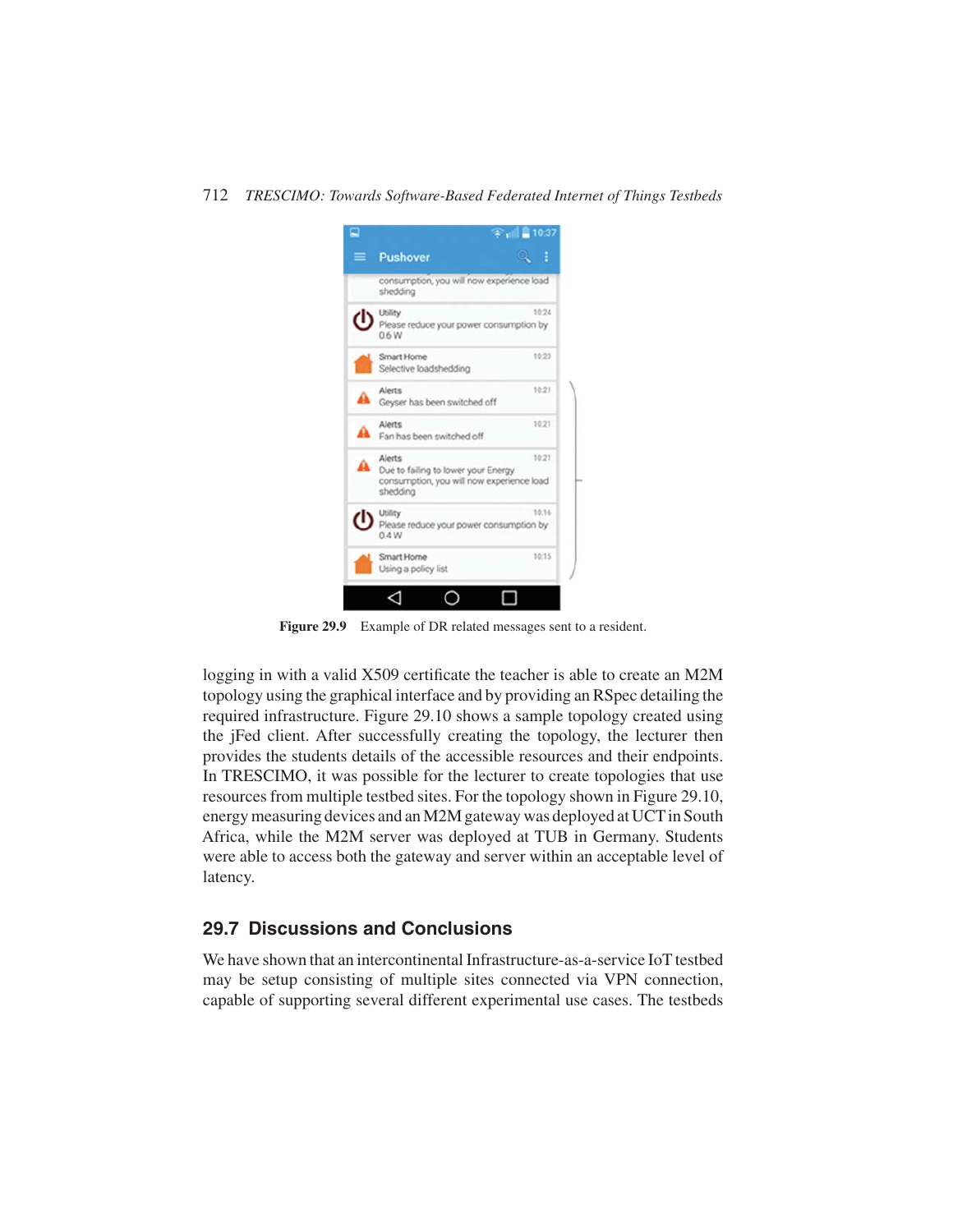

Figure 29.10 Example of an experimental topology created using jFed client.

are federated by providing the FIRE SFA interface. This enables FIRE and GENI experimenters to utilise resources deployed at any of the three testbed sites.

Further short-term work includes the complete replacement of the old OpenSDNCore orchestrator by OpenBaton and the integration of more generic devices to support use cases in the areas of healthcare and security. Based on feedback provided by experimenters, we are investigating the possibility of providing some of the applications developed during the smart city experimentation process, as on demand services for experimenters. This will hopefully ease the process of getting started with smart city experimentation.

According to FIRE's definition of testbed federation, each testbed site should host a FITeagle instance that supports FIRE tools such as the jFed client. In TRESCIMO, the testbeds are interconnected via a Virtual Private Network such that they can be viewed, in FIRE terms, as one distributed multi-site testbed. FIRE experimenters can thus access TRESCIMO testbed resources by first communicating with the FITeagle instance hosted at the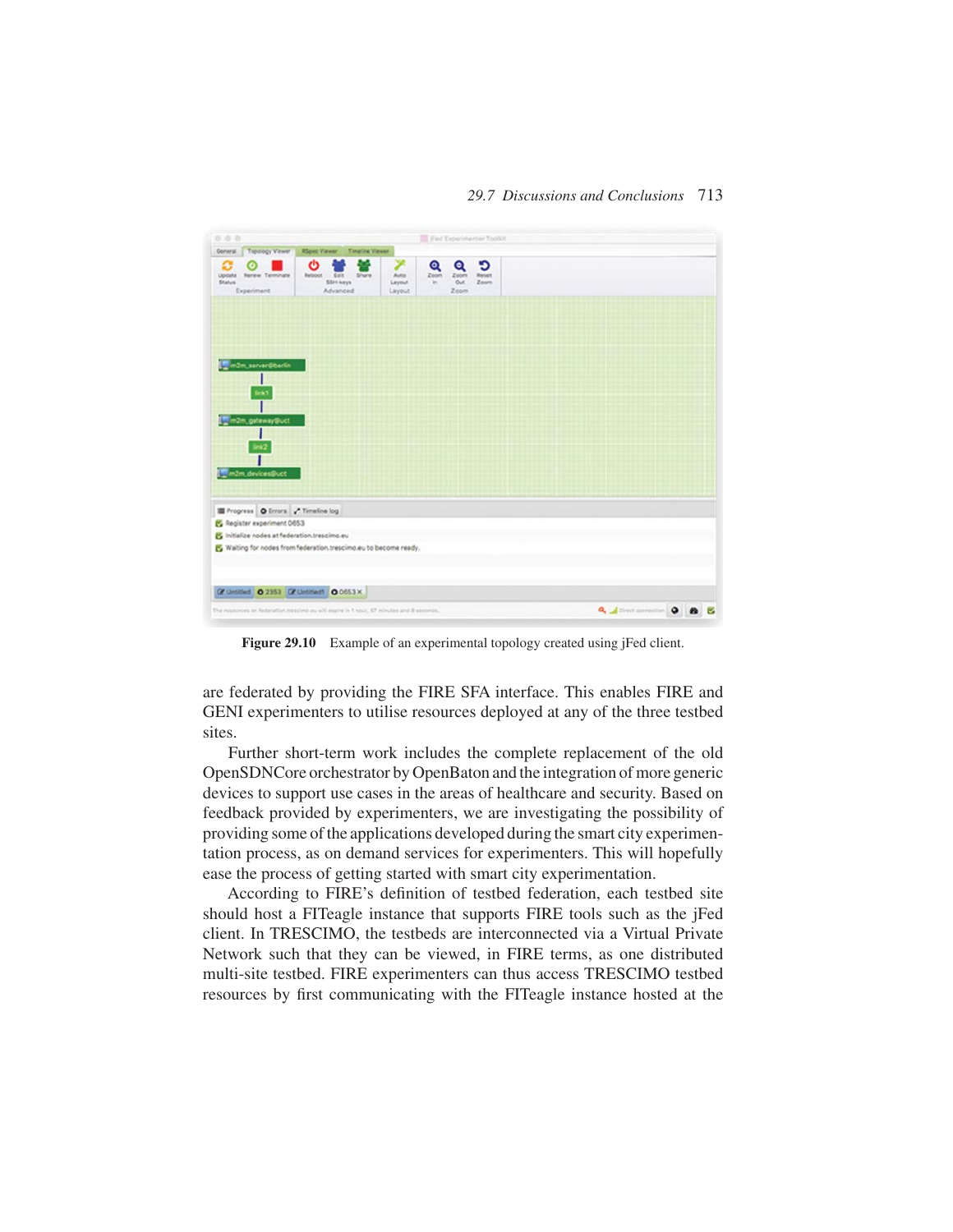TUB testbed site. The long-term objectives are for each individual testbed site to be independently federated. That is, a FITeagle and OpenBaton instance will be deployed at each location and enable instances to communicate with each other without the need of the established VPN connection.

# **Acknowledgements**

The TRESCIMO project has received funding from the European Union's 7th Programme for research, technological development and demonstration under grant agreement no. 611745, as well as from the South African Department of Science and Technology under financial assistance agreement DST/CON 0247/2013. The authors thank all the TRESCIMO partners for their support in this work.

#### **References**

- [1] J. M. Barrionuevo, P. Berrone, and J. E. Ricart. Smart Cities, Sustainable Progress. *IESE Insight*, (14):50–57, Third Quarter 2012.
- [2] Bartosz Belter, Juan Rodriguez Martinez, Jos Ignacio Aznar, and Jordi Ferrer Riera. The {GEYSERS} optical testbed: A platform for the integration, validation and demonstration of cloud-based infrastructure services. *Computer Networks*, 61:197–216, 2014. Special issue on Future Internet Testbeds Part I.
- [3] M. Campanella and F. Farina. The FEDERICA infrastructure and experience. *Computer Networks*, 61:176–183, 2014.
- [4] L. Coetzee, A. Smith, A. E. Rubalcava, A. A. Corici, T. Magedanz, R. Steinke, M. Catalan, J. Paradells, H. Madhoo, T. Willemse, J. Mwangama, N. Mukudu, N. Ventura, M. Barros, and A. Gavras. TRESCIMO: European Union and South African Smart City contextual dimensions. In *Internet of Things (WF-IoT), 2015 IEEE 2nd World Forum on*, pages 770–776, Dec 2015.
- [5] DESA United Nations. *United Nations, Department of Economic and Social Affairs, Population Division: World Urbanization Prospects, the 2014 Revision: Highlights (ST/ESA/SER.A/352)*. UN publications, 2014.
- [6] Karen Ehrhardt-Martinez, Kat A. Donnelly, and John A. Laitner. Advanced Metering Initiatives and Residential Feedback Programs: A Meta-Review for Household Electricity-Saving Opportunities, Report E105. Technical report, American Council for an Energy – Efficient Economy, 2010.